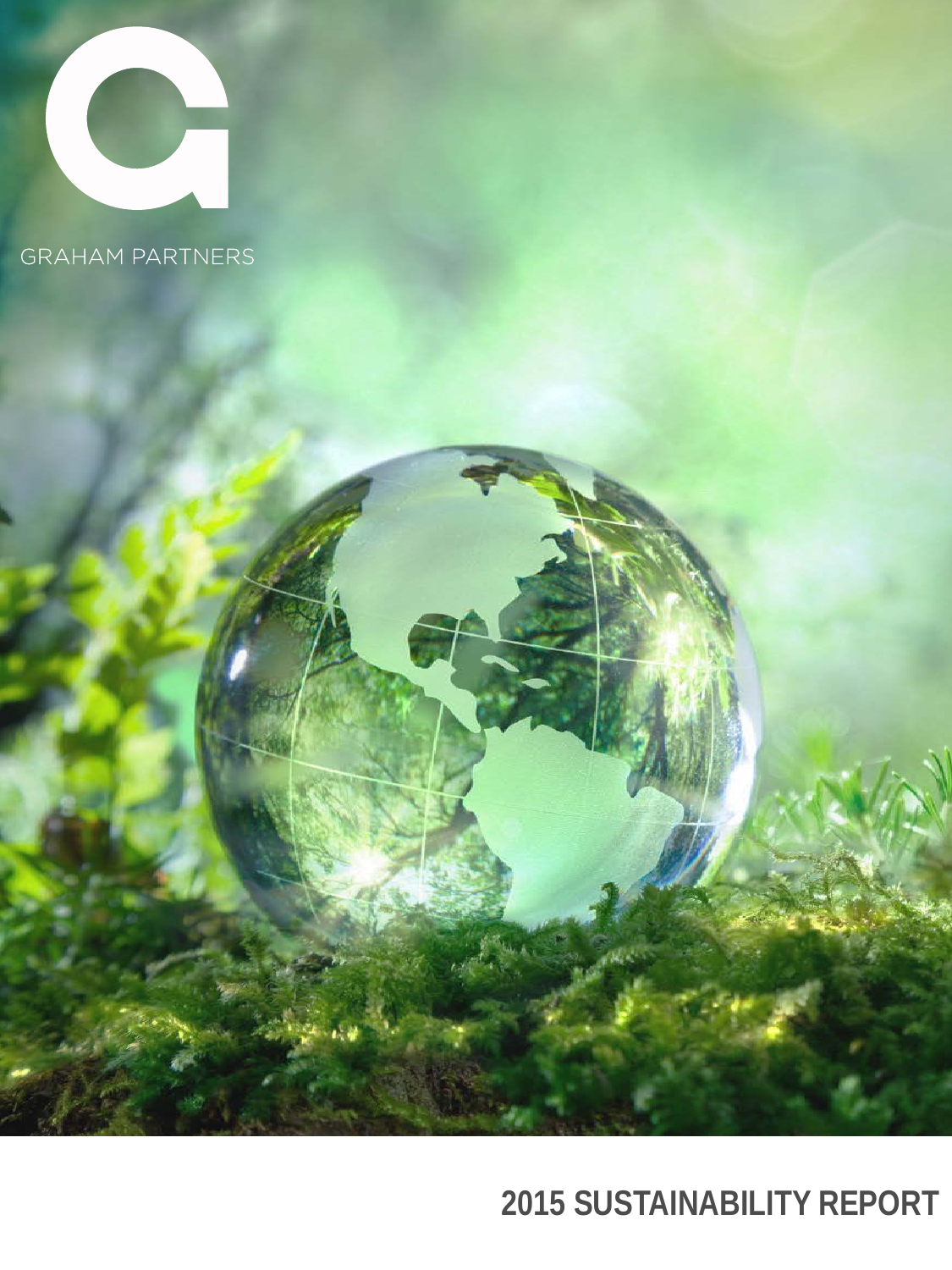# **GRAHAM PARTNERS' 2015 SUSTAINABILITY UPDATE**

2015 has been full of sustainability milestones at Graham Partners – from our energy efficiency work with portfolio companies and establishing a firm-wide sustainability policy, to drawing on outside expertise, we have broadened our sustainability approach on all levels

#### **Energy and Efficiency**

Graham Partners began an energy and efficiency assessment program at portfolio company facilities in 2013 and has facilitated 20 energy assessments that have identified over \$1.7MM in annual savings opportunities. 73% of portfolio companies have participated in this program. Over \$700,000 of annual savings have been implemented thus far, representing approximately 2,300 tons of avoided  $CO<sub>2</sub>$  emissions.

Graham Partners has partnered with the U.S. Department of Energy (DOE) and its Industrial Assessment Centers (IACs) for free energy assessments by University teams and the development of a pilot program to implement strategic energy management systems at Graham Partners facilities.

#### **Director of Sustainability**

Lizzie Grobbel, who began working with Graham Partners on sustainability projects in 2013, started as Director of Sustainability in January 2015 to lead firmand portfolio-wide sustainability initiatives. Lizzie earned her B.S.E. in Civil Engineering and M.S.E. in Environmental Engineering from the University of Michigan, where she was a Graham Sustainability Scholar and a fellow in the Dow Sustainability and Tauber Institute for Global Operations programs.

#### **Sustainability Steering Committee**

Graham Partners has convened a board of external advisors and industry experts to assist in developing impactful and cutting-edge sustainability initiatives.

# **Insights**

**3 Graham's Director Letter from of Sustainability**

**4 Sustainability Approach**

**5 Sustainability Policy**

**6 During Diligence & Sustainability: At Acquisition**

**7 Portfolio Case Studies**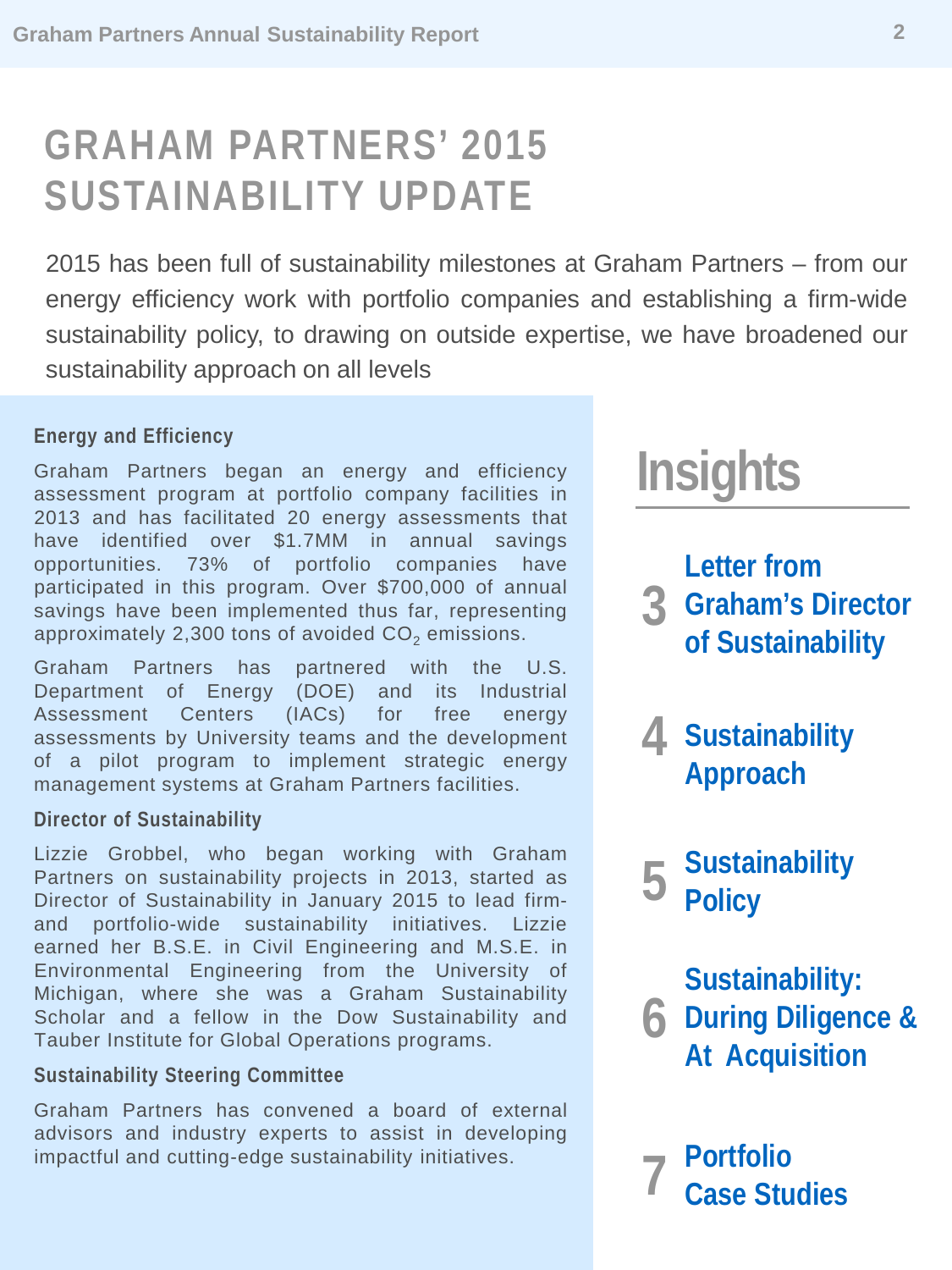# **LETTER FROM GRAHAM'S DIRECTOR OF SUSTAINABILITY**

### **Our Approach to Sustainability**

Graham Partners is committed to continuous improvement, and our approach to sustainability and environmental, social, and governance (ESG) considerations is no different. Over the past few years, we have thoughtfully expanded our sustainability initiatives in order to drive financial and environmental improvements that have positive effects on our portfolio companies.

Sustainability is one of the many strategic considerations that Graham employs in our value creation process. During our sourcing and diligence stages, we focus on ESG risks and opportunities that could impact the value of an investment. By understanding ESG and sustainability elements prior to making an investment, and monitoring associated metrics during our ownership period, we are better able to work with portfolio companies to drive sustainable continuous improvement initiatives that create value for our stakeholders.

Collaboration is critical to our sustainability successes. From due diligence through exit, and from our internal Sustainability Task Force to our board of external Sustainability Steering Committee members, we are committed to informed and impactful sustainability action.





"At Graham, we think about sustainability from a triple bottom line perspective – we are pursuing continuous improvement from environmental, social, and financial angles."



**Lizzie Grobbel**  Director of Sustainability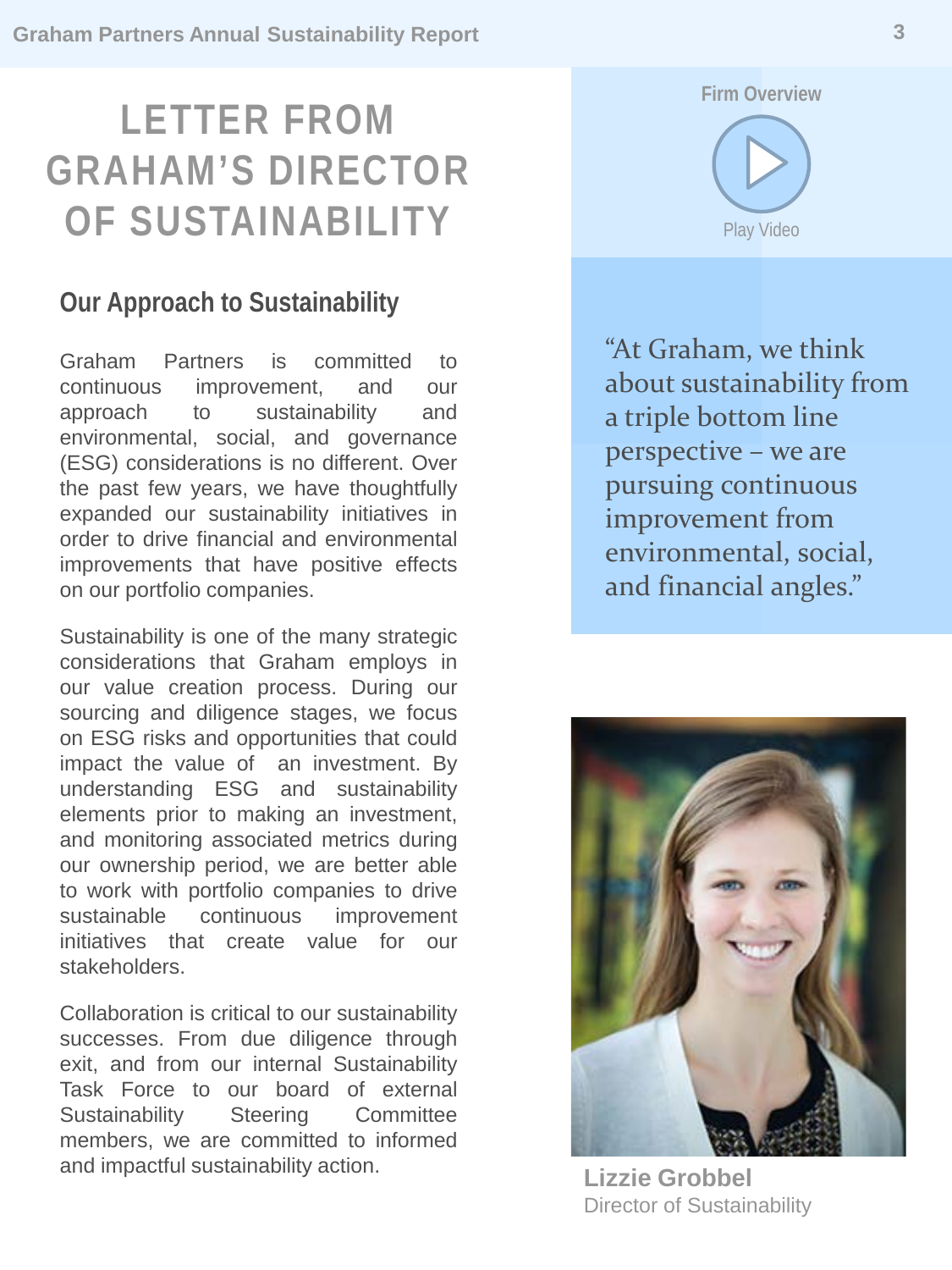# **GRAHAM PARTNERS' SUSTAINABILITY APPROACH**



### **RESPONSIBLE INVESTING**

- Sustainability Policy
- ESG Due Diligence
- Risk Management

### **PORTFOLIO COMPANY INITIATIVES**

- $\checkmark$  Energy and Efficiency
	- Monthly reporting program
	- Energy and efficiency assessments
	- Energy management
	- Waste and recycling
- Focus on Green Product Innovation

# **SUSTAINABILITY COLLABORATION**

- $\checkmark$  University of Michigan Graham Sustainability Institute
- $\checkmark$  External Sustainability Steering Committee
- $\checkmark$  Sustainability Task Force
- Department of Energy
- Industrial Assessment **Centers**
- $\checkmark$  SmartWatt, Inc.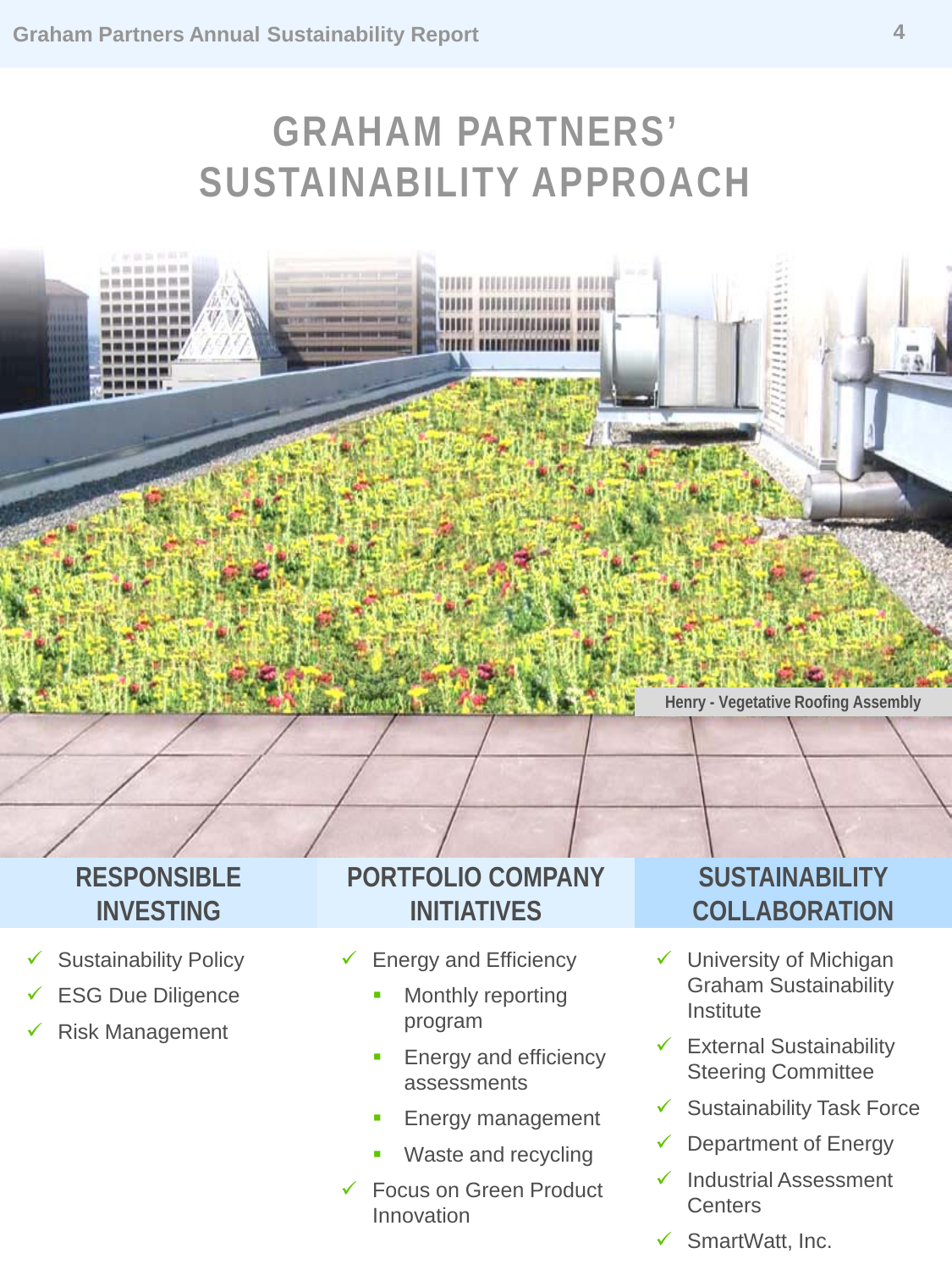# **ESTABLISHED IN 2015: SUSTAINABILITY POLICY**

**[Sustainability](https://youtu.be/nGzJ0HHchfA)**



**Graham Partners has adopted a 10 point Sustainability Policy outlining our commitments to sustainability action at the portfolio company, firm, and investor relations levels**

- **1** Consider **ESG risks and opportunities associated with target companies** when evaluating whether to invest in a particular company or entity, as well as during the period of ownership.
- **2** Seek to grow and improve the companies in which we invest for **long-term sustainability** through operational improvements.
- **3** Seek to use governance structures that provide **appropriate levels of oversight** in the areas of audit, risk management and potential conflicts of interest and to implement compensation and other policies that align the interests of owners and management.
- **4** Proactively assist portfolio companies with **ensuring compliance with applicable national, state, and local environmental laws.**
- **5** Seek to provide <sup>a</sup> **safe and healthy workplace** in conformance with national and local law.
- **6** Maintain strict policies that **prohibit bribery and other improper payments**, including compliance with the U.S. Foreign Corrupt Practices Act, similar laws in other countries, and the OECD Anti-Bribery Convention.
- Seek to confirm that investments do not flow to companies that utilize **child or forced labor**. **7**
- 8 Provide timely information to limited partners on the matters addressed herein. and work to **foster** matters addressed herein, **transparency around ESG activities**.
- **9** Encourage portfolio companies to **advance these same principles** in a way which is consistent with their fiduciary duties.
- **10** Strive to **hold Graham Partners to the same sustainability standards** as our portfolio companies, where applicable.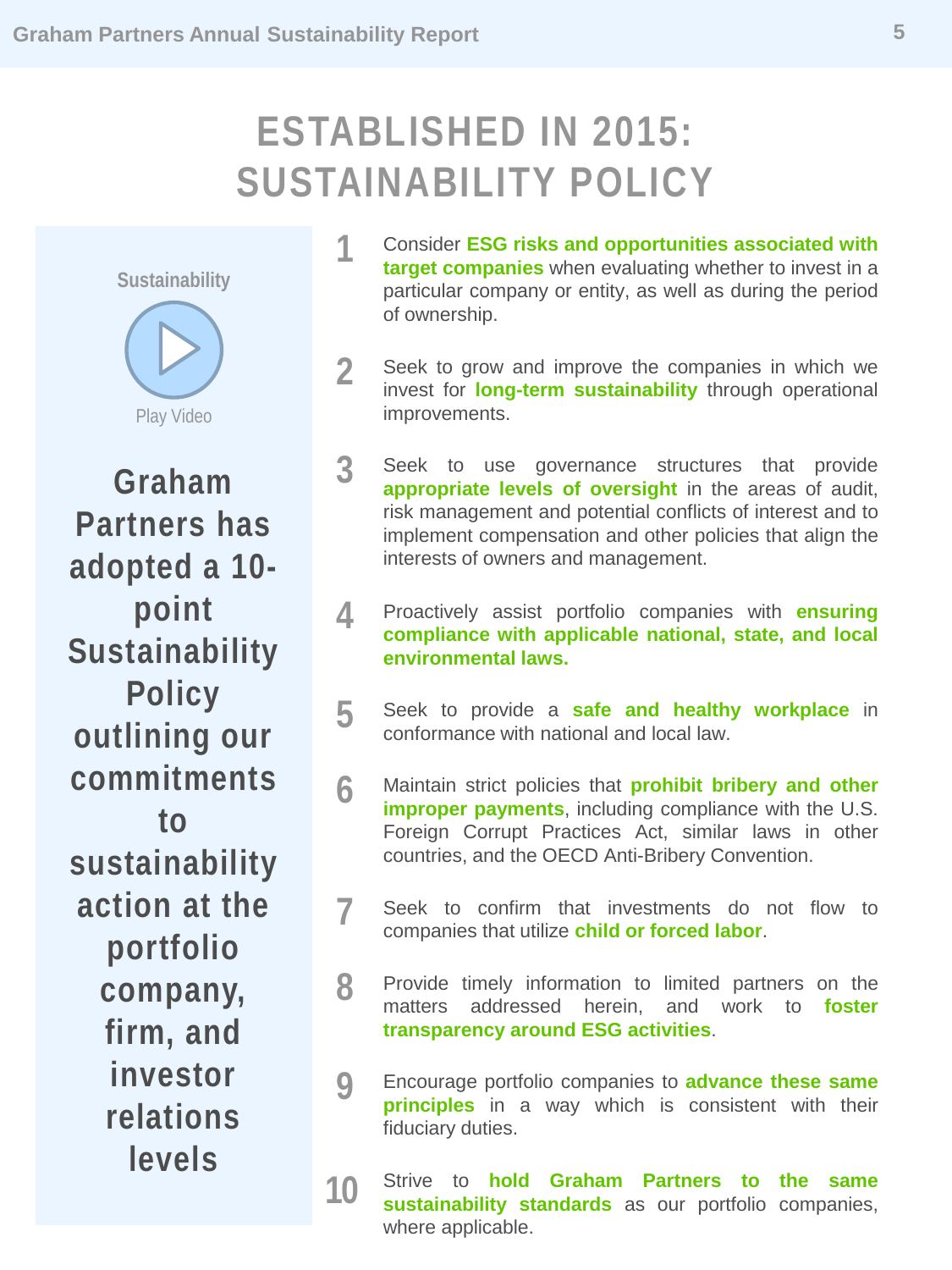# **SUSTAINABILITY: DURING DILIGENCE AND AT ACQUISITION**

Graham Partners' commitment to sustainability begins at the diligence phase. Potential companies are evaluated on environmental, social and labor, and corporate governance practices.

Graham uses an extensive diligence process to ascertain the ESG status of any new investment. An environmental consultant is engaged to perform environmental studies of a potential target's sites to ensure regulatory compliance. A human resources consultant determines the status of employee health, welfare, and benefits. Legal advisors conduct assessments of labor practices, environmental processes, and corporate governance to ensure compliance with all relevant laws and regulations.

If any ESG issues or opportunities are identified during the diligence process for a newly acquired company, follow-up actions are incorporated into the company's planning process. Graham Partners routinely monitors these actions in the appropriate manner - for example, through board meetings, monthly management team meetings, or ad hoc discussions with portfolio company personnel. Each new portfolio company undergoes a full HR audit to ensure proper social and labor practices.

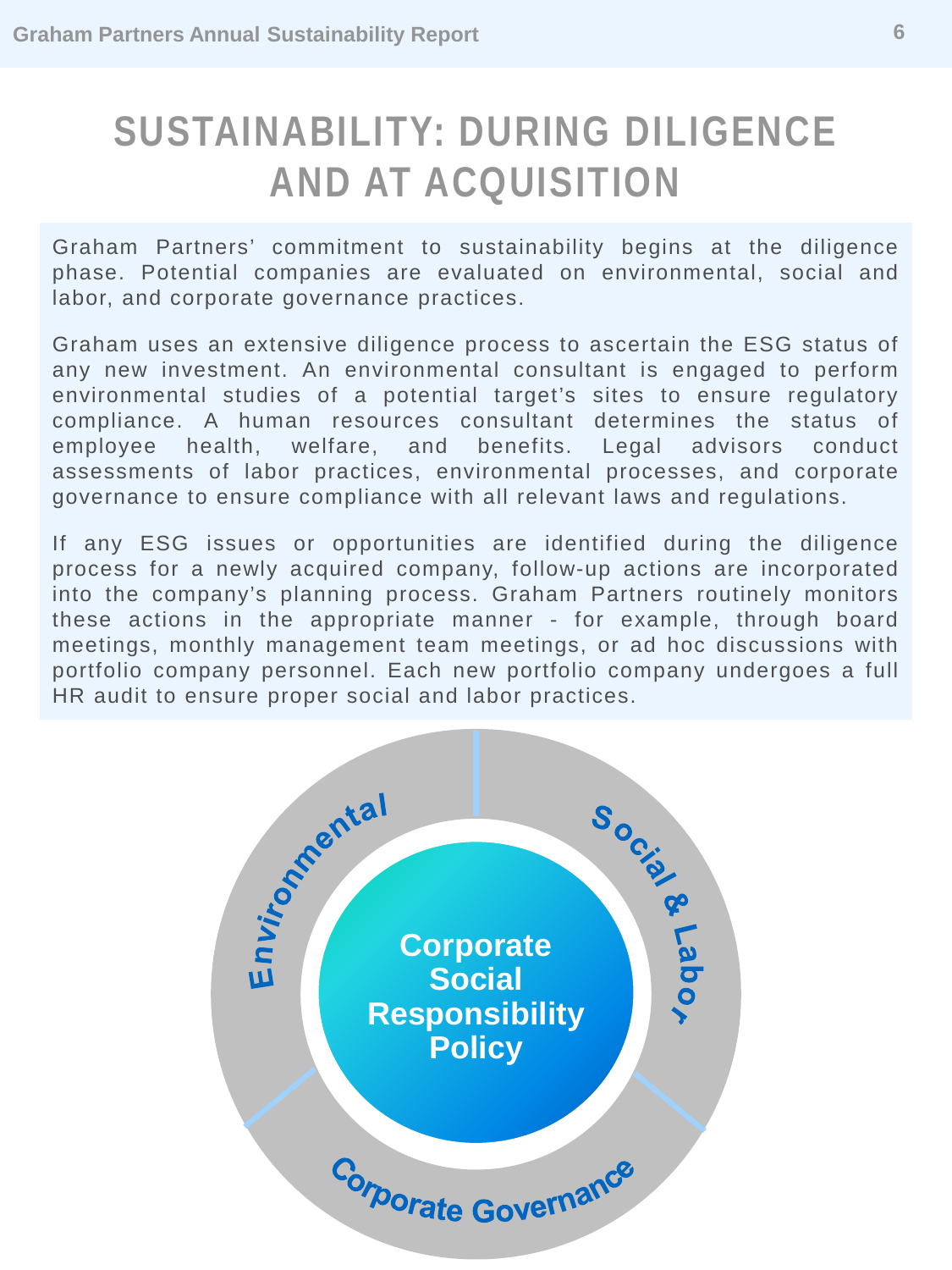# **SUSTAINABILITY: AT THE PORTFOLIO COMPANY LEVEL**



**INCREASED RECYCLING & REDUCED WASTE**

### **Waste and Recycling**

Graham Partners works with portfolio companies to track waste and recycled material generation and costs.

Based on annual waste and recycling inventory results, Graham Partners works with portfolio companies to reduce waste, increase recycling, and streamline processes, thereby reducing costs.

### **Monthly Reporting Program**

Since January 2013, each portfolio company has reported energy and water usage and expenditures on a monthly basis.

In 2015, Graham Partners and portfolio companies began using the EPA's PortfolioManager tool, allowing Graham and portfolio companies to access data on all historical energy and water usage and generate reports on efficiency and expenditures.





**\$700K ANNUAL COST SAVINGS**



**2,300+ TONS OF REDUCED CO2 EMISSIONS** 

# **Energy/Efficiency Assessments**

20 portfolio company facilities representing 73% of portfolio companies have undergone energy, efficiency, and/or lighting assessments resulting in \$1.7MM of identified annual savings. Over \$700K of these annual savings measures have been implemented.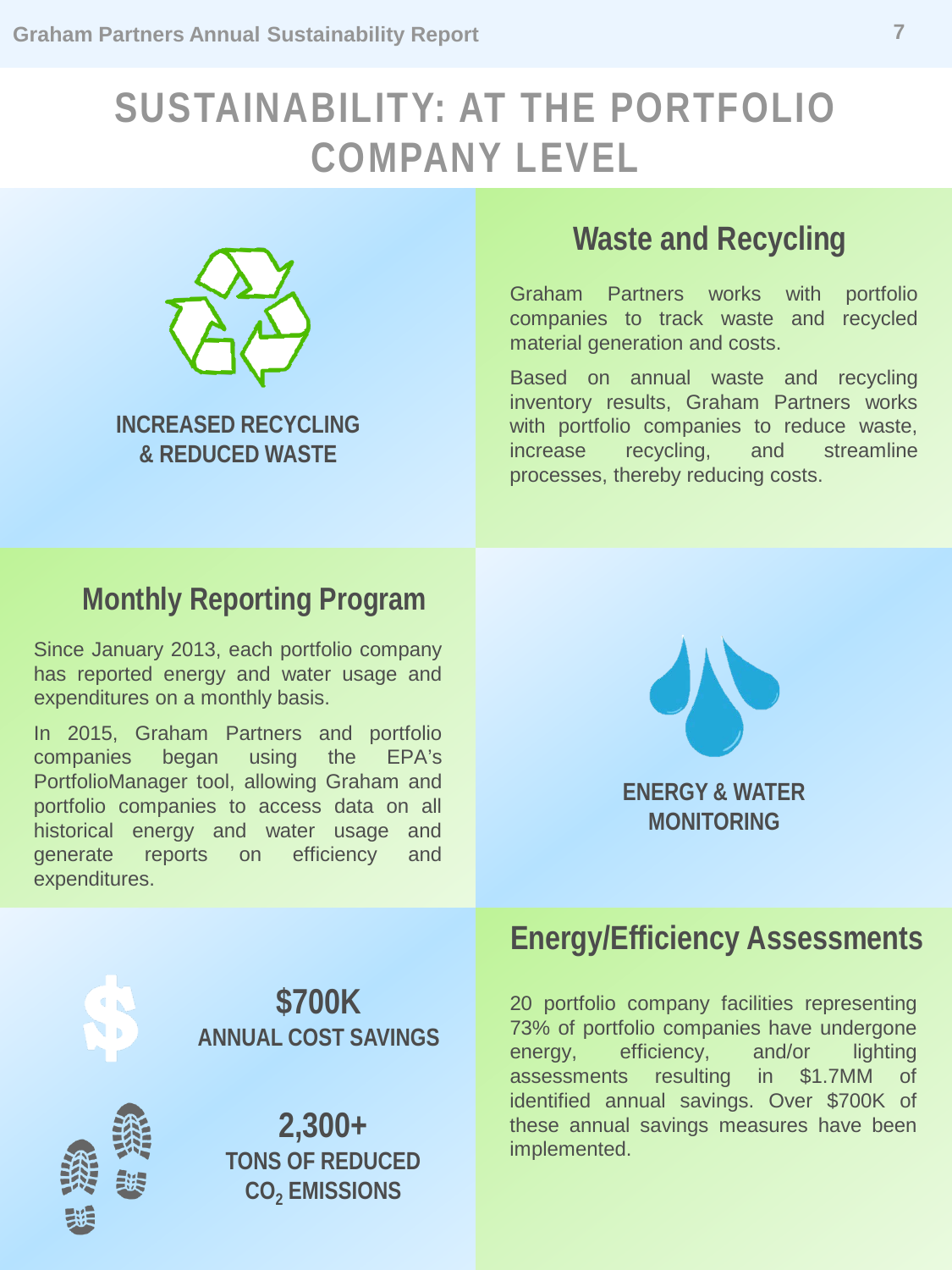

- Henry is a national leader in energy efficient building products
- Henry's innovative BlueSkin product line offers a suite of building envelope wraps that improve building performance and reduce energy costs
- The company also manufactures vegetative (green) roof assemblies, which can contribute to a structure's green building/LEED certification status

### **Sustainability Efforts Rolled Out at Several Henry Facilities**

**Energy assessment performed at Henry's Lachine, Quebec facility**





#### Total savings + program earnings from Henry's sustainability activities: **\$173,000+**

Henry's Kimberton facility enrolled in a demand response program with EnerNOC to reduce electricity usage during peak summer months, netting **\$14,000** per year in program payouts.

Henry's Scarborough facility underwent an energy assessment that resulted in **a 21% (\$92,000) reduction** in annual energy costs through improved lighting, insulation, and compressed air efficiency.

In May 2015, the Oklahoma State University IAC completed an energy assessment at Henry's Garland Facility and recommended energy reduction measures that would reduce energy usage by **12% (\$155,200)** per year.

Oklahoma State University IAC students and professors are collaborating with Henry to improve boiler and heater efficiency and increase strategic energy management practices in order to reduce energy costs and increase operational excellence.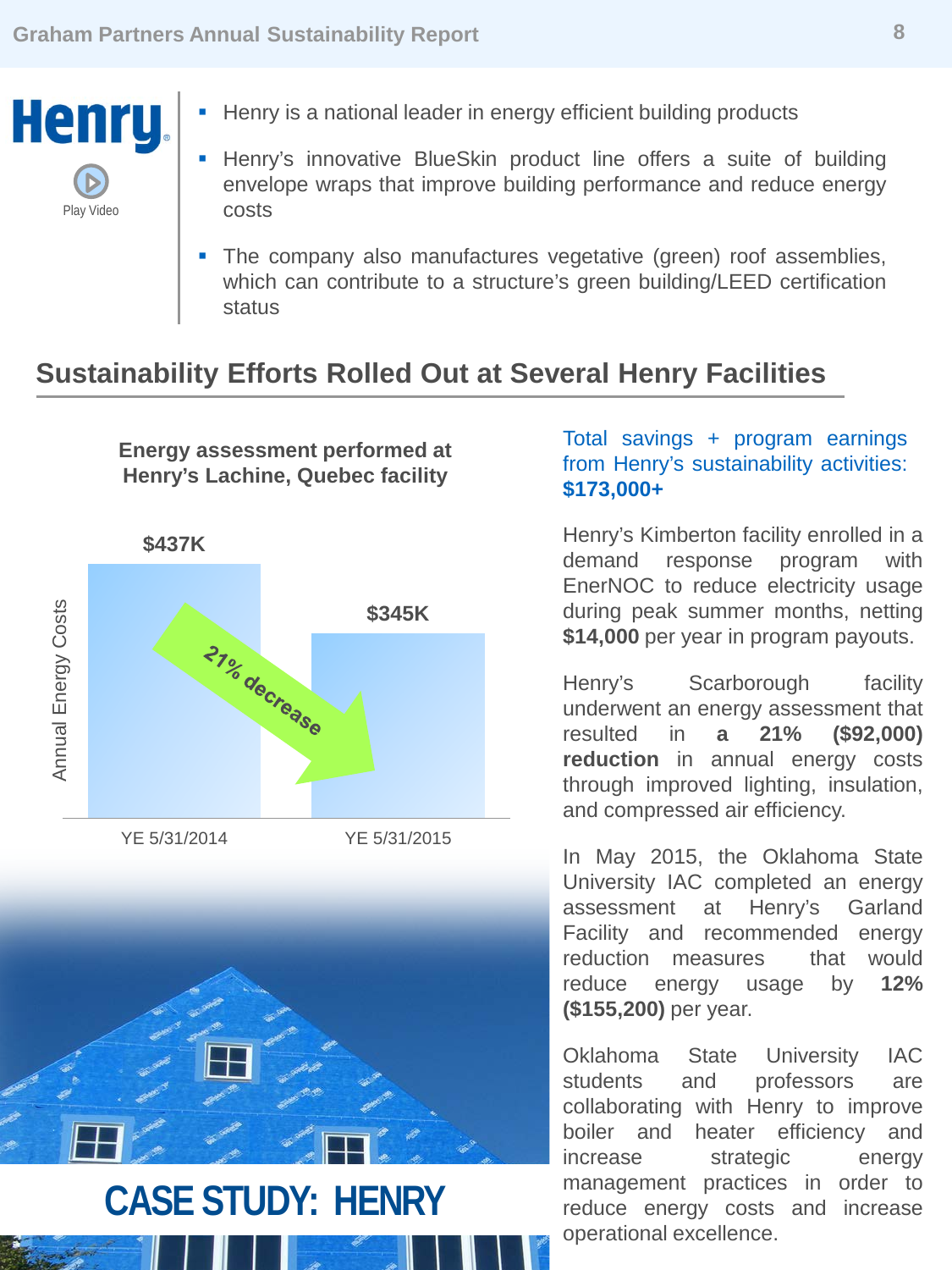

[Play Video](https://youtu.be/cxP_ZcdXsxI)

- **-** Desser is a leading FAA-certified company providing specialty aircraft tires and tire retreading to the aviation industry
- Retreaded tires are often sold at a 60-70% discount compared to new tires, while offering a longer tire life and comparable performance
- By retreading tires, Desser contributes to global sustainability through limiting raw material consumption and reducing the number of tires that end up in landfills

### **Sustainability Efforts at Work with Desser**

**Energy assessment performed at Desser's Montebello, CA facility**



Graham coordinated energy assessments at Desser facilities to reduce energy consumption by utilizing the expertise of SmartWatt, Inc., a leading energy consulting firm.

SmartWatt engineered a new LED lighting system for Desser that is expected to save **\$20,270 (76%)** on lighting costs annually.

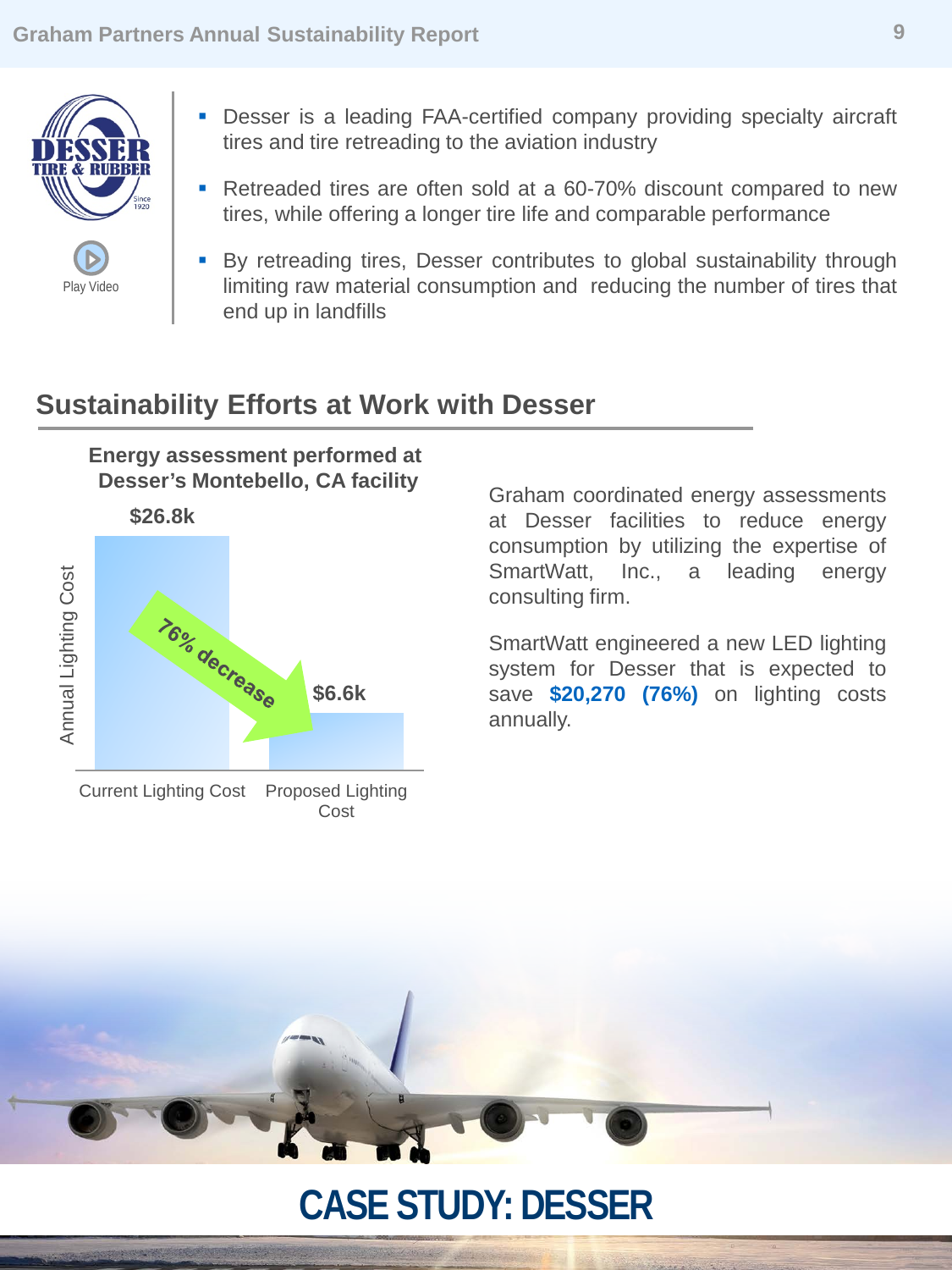

- [Play Video](https://youtu.be/qmR2IflVqHA)
- Comar is a leading designer and manufacturer of innovative, industrycompliant, packaging solutions for health and wellness, specialty food, household and industrial, and personal care market segments
- Comar's products utilize post-consumer recycled materials and the company has developed innovative plastic packaging solutions, such as biodegradable bottles with extended shelf lives

### **Sustainability Efforts at Work with Comar**

#### **Energy assessment performed at Comar's Buena, NJ facility**

**\$1,488K \$1,414K** Annual Energy Costs Annual Energy Costs 5% reduction Pre-2016 2016P

In addition to focusing on green product development post-transaction, Graham Partners' Operations Team facilitated energy assessments at Comar's largest manufacturing facilities, enlisting the help of the University of Delaware's Industrial Assessment Center for Comar's Buena facility. In sum, nearly **\$300,000** in annual energy and resource savings were identified across three Comar facilities. One of these facilities, Scandia Plastics, participates in a box reuse program with customers that reduces cardboard box usage by 80%.

Energy reduction measures implemented at Comar's Buena facilities will decrease energy costs by an estimated **\$74,000 (5%)** through compressed air, lighting and HVAC efficiency.

# **CASE STUDY: COMAR**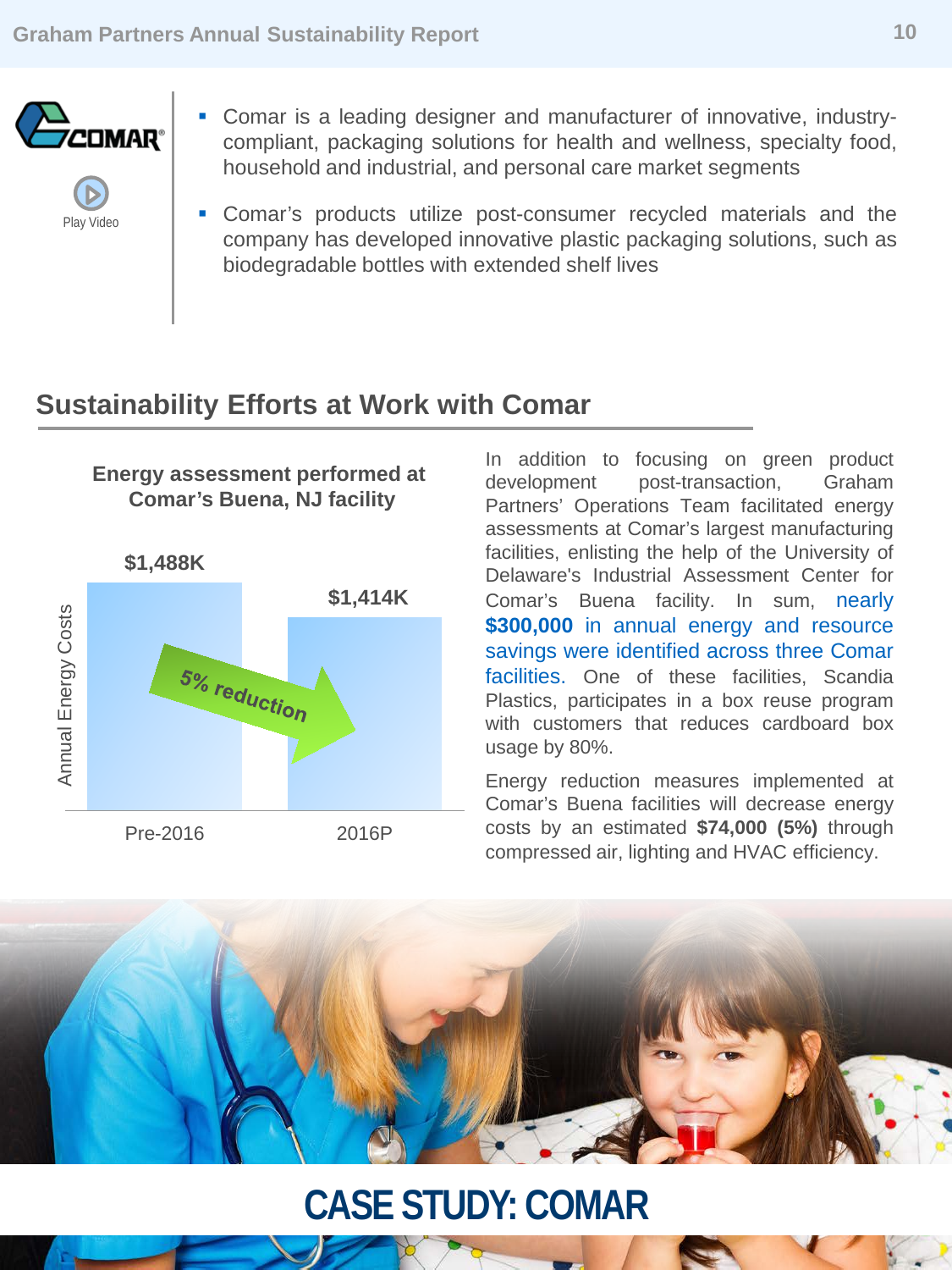

- Universal is the leading provider of high pressure processing (HPP) services to food manufacturers
- Universal's technology allows food manufacturers to extend the shelf life of products by 2-4 times while eliminating foodborne pathogens. Unlike other preservation methods, Universal's technology does not require the use of any chemicals
- Universal and Accellos won a 2015 HighJump Green Award for their work maintaining tight operational and inventory controls throughout the supply chain using HighJump's AccellosOne Enterprise 3PL warehouse management system (WMS); the system contributes to food safety, sustainability and efficient distribution

### **Sustainability Efforts at Work with Universal**





#### Total identified savings opportunities from energy and efficiency assessments at Universal facilities: **\$208,000+**

Universal's HPP process was engineered to recycle water, avoiding millions of gallons of water demand each year.

Through on-site assessments of Universal's lighting systems, Graham's Operations Team and SmartWatt worked with the Universal team to reduce lighting costs by **\$88,000 (71%)**.



# **CASE STUDY: UNIVERSAL**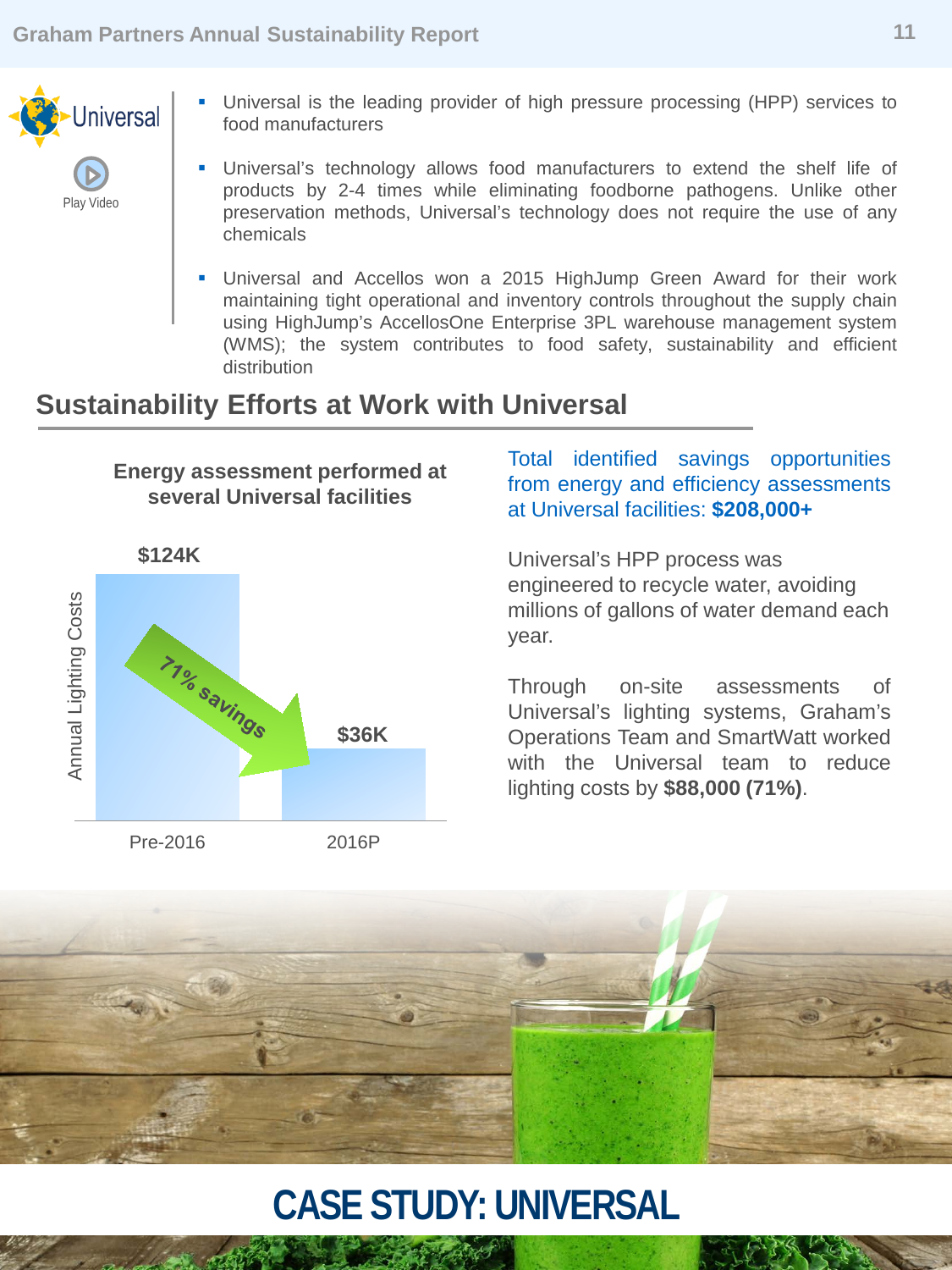# $\sqrt{\frac{1}{2}}$

- **Transaxle is the largest East Coast remanufacturer of transmissions,** differentials, hydraulic pumps, and other specialized components for commercial vehicles
	- Transaxle's remanufactured transmissions are at least 35% cheaper than new transmissions, while Transaxle's product offerings consume 85% less energy than a brand vehicle new component

### **Sustainability Efforts at Work with Transaxle**

**Energy assessment performed at Transaxle's New Jersey facilities**

**\$52.4k** Annual Lighting Costs Annual Lighting Costs66% reduction **\$17.7k** Pre-2013 Post-2013

Graham Partners commissioned SmartWatt to assess lighting systems at two TransAxle facilities, resulting in **\$34,500+ of annual lighting savings.**

At Transaxle's Pennsauken, NJ facility, SmartWatt engineered a new lighting system that reduced annual lighting costs by **\$11,000 (66%)**, with an investment payback period of only 1 year.

At Transaxle's Cinnaminson, NJ facility, SmartWatt's lighting design reduced annual lighting costs by **\$23,500 (66%)**, with an investment payback period of less than 2 years.



# **CASE STUDY: TRANSAXLE**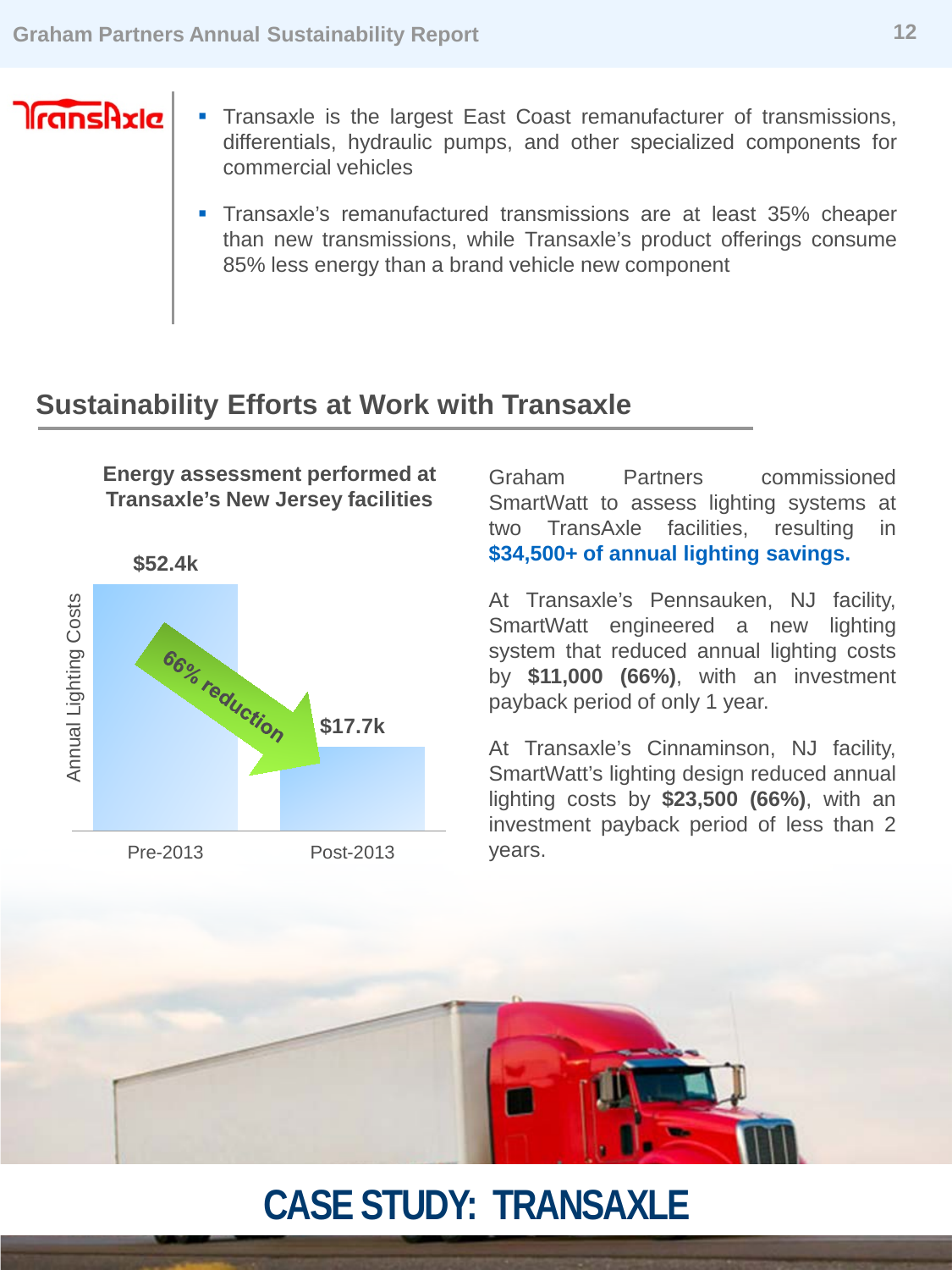# **SUSTAINABILITY: A COLLABORATION**



Graham Partners is working with the U.S. Department of Energy to introduce and implement DOE's strategic energy management framework, eGuide, at select portfolio company facilities. All portfolio companies have access to educational strategic energy management resources, including a webinar conducted by DOE representatives and a suite of energy management tools.

### **University Industrial Assessment Centers**

Graham Partners collaborates with Industrial Assessment Centers (IAC)s at universities across the country to conduct energy assessments. These no-cost, one day assessments are conducted by professors and students and provide portfolio companies with energy efficiency recommendations that would reduce energy consumption and costs. These assessments have thus far identified a total of \$500,000 in annual cost savings opportunities for various portfolio companies.



### **GRAHAM SUSTAINABILITY INSTITUTE UNIVERSITY OF MICHIGAN**

The Graham Sustainability Institute at the University of Michigan "systematically integrates talent across the University of Michigan, and partners with external stakeholders, to foster collaborative sustainability solutions at all scales." Graham Partners is actively engaged with the Institute; together, we developed an environmental scorecard and an energy reduction program with the Tauber Institute for Global Operations that identified over \$350,000 in annual savings for portfolio companies in 2013. Recommendations from this project, including the creation of a proprietary Graham Energy Management (GEM) Guide for portfolio companies, formed the foundation for Graham Partners' sustainability program to identify \$1.7MM in annual savings to date.

# **Sustainability Steering Committee**

In 2015, Graham Partners created an external Sustainability Steering Committee of advisors focused on developing effective sustainability programs and strategies. The Committee consists of industry experts, including Don Graham; Rob Flores, Director of Sustainability at Berry Plastics; Tony Acernese of SmartWatt, Inc.; and Andrew Hoffman, Professor at the University of Michigan's Ross School of Business and Education Director at the Graham Sustainability Institute.